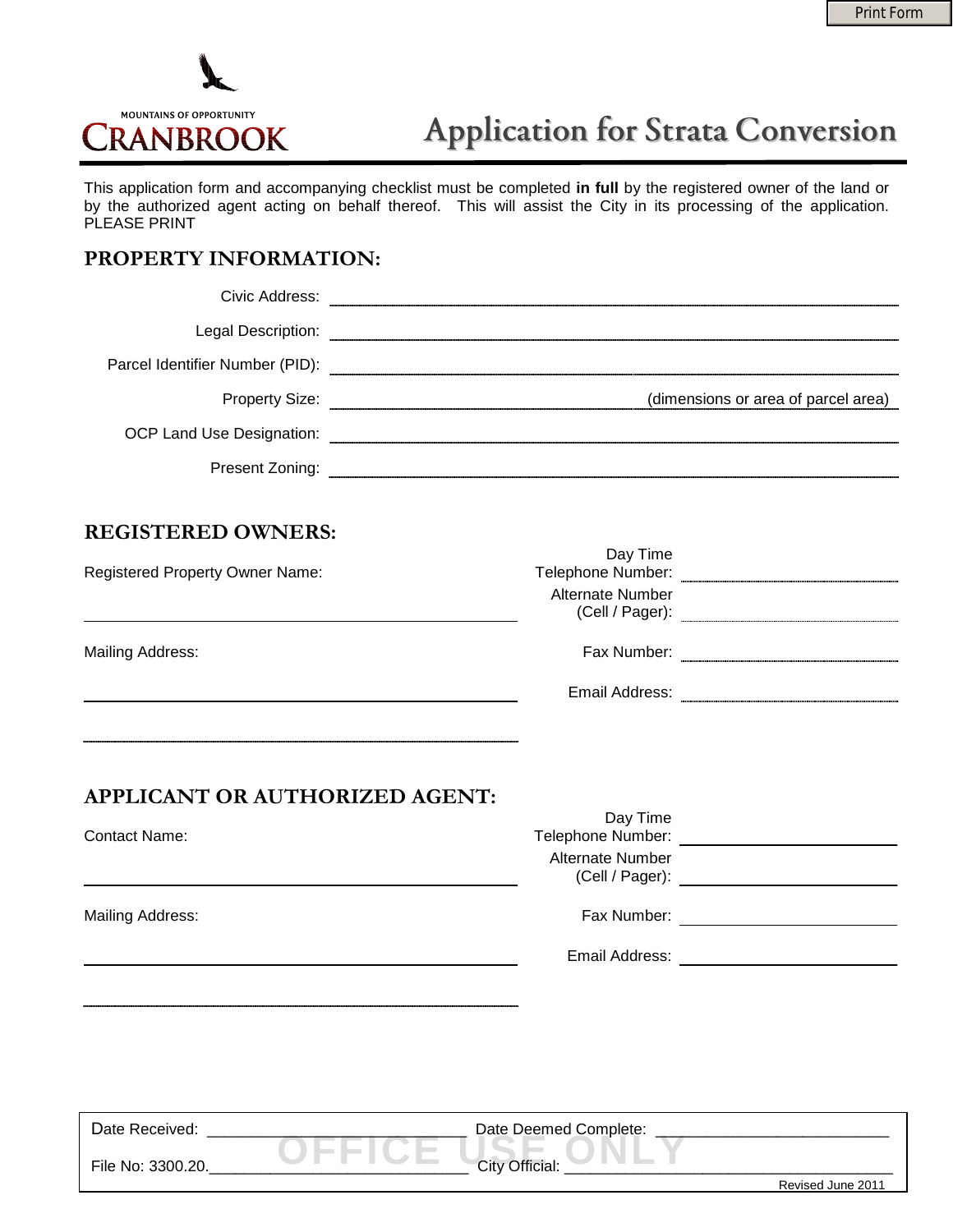## **STRATA INFORMATION:**

| Please provide the following information with as much detail as possible. If you require more |
|-----------------------------------------------------------------------------------------------|
| space please attach a separate sheet to the application.                                      |

Number of Buildings on the Property: Proposed Number of Strata Units to be created:

Description of Buildings *(Apartment/Townhouse; Number of Floors; Type of Construction ie woodframe):*

Description of Units to be Created *(How many; One Bedroom/Two Bedroom; Type of unit/facility to be provided):*

Description and size of Common Property to be Created*:*

| Number of On Site Parking Stalls:   | <b>Number of Recreational Vehicle Stalls:</b> |
|-------------------------------------|-----------------------------------------------|
| Location:                           | Location:                                     |
| Type and Location of Amenity Space: |                                               |
|                                     |                                               |
|                                     |                                               |
|                                     |                                               |